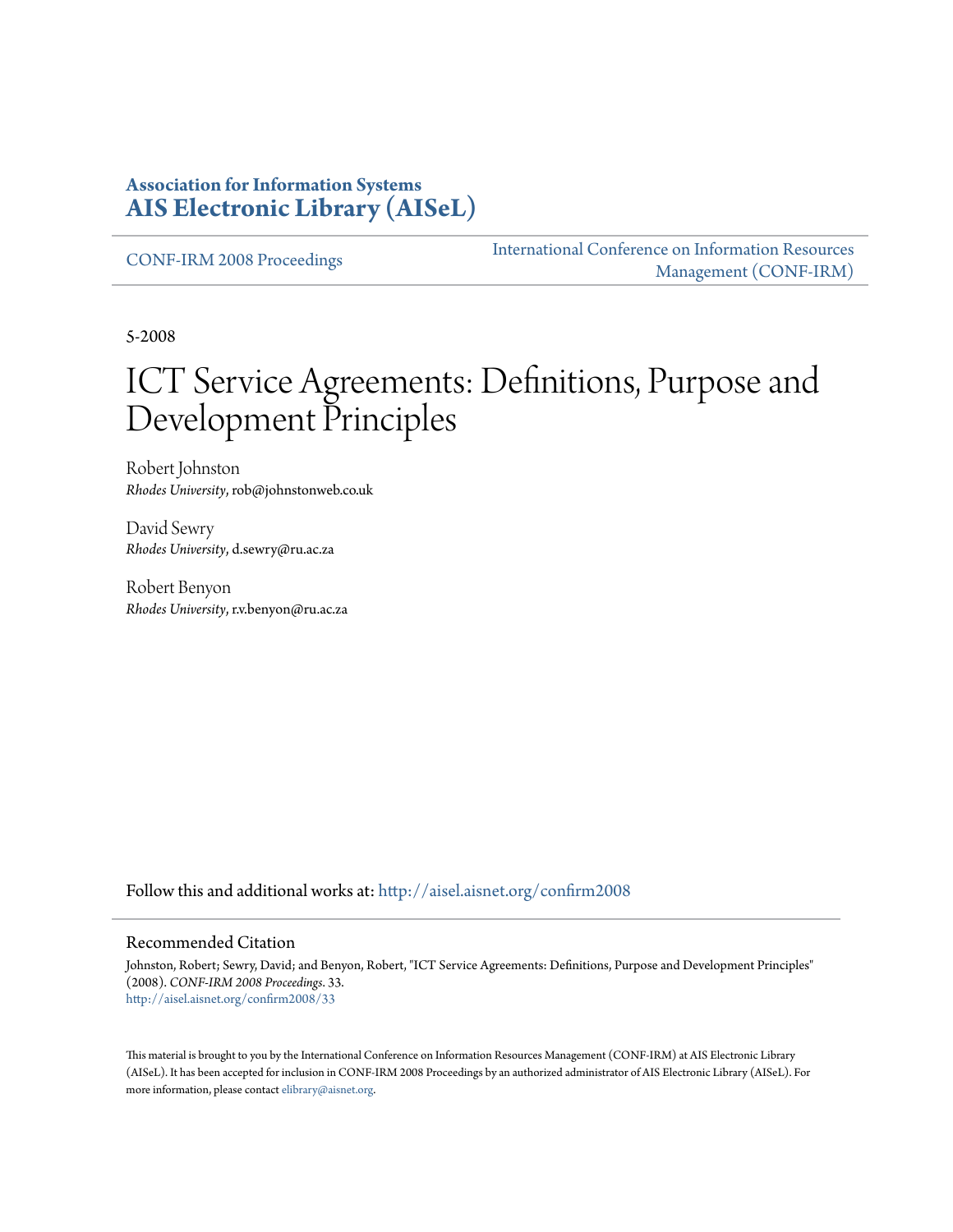# **50F. ICT Service Agreements: Definitions, Purpose and Development Principles**

Robert Johnston Rhodes University rob@johnstonweb.co.uk

David Sewry Rhodes University d.sewry@ru.ac.za

Robert Benyon Rhodes University r.v.benyon@ru.ac.za

### *Abstract*

Service Agreements (SAs) are often inappropriately developed, documented and deployed. For the accurate management of the client's requirements, SAs play a critical role. Appropriate SAs serve both the service provider and the client. The role, content and structure of an SA need to be understood before an attempt to develop them can be mounted to develop them. There are distinct process elements and key development principles for the development of an SA. This paper describes SAs, explores their purpose, content and structure and concludes by describing the eight SA development principles.

# *Keywords*

Service Agreements, Service Level Agreements, Service Management

# **1. Introduction**

A contract is a written document that details the relationship between two parties. A Service Agreement (SA) is a special type of contract that is frequently inappropriately developed. An SA needs to act as a working document that details the spirit of cooperation between the service provider and the service recipient. Eventually, an SA documents the relationship between the stakeholders, together with the formal legal and financial clauses and technical specifications International Engineering Consortium (2002).

An SA is suggested to take between three and six months for a sufficiently developed agreement to be constructed Verma (1999). In order for the relationship to continue to prosper, the SA needs to be continuously reassessed and renegotiated, but on a smaller scale than during the creation phase.

This paper provides an SA definition, examines their purpose and provides a synopsis of their role, content and structure. This paper concludes by examining SA development principles.

# **2. Service Agreement Definitions**

An SA is a legally binding document between two parties that specifies the conditions of the business relationship between them. An SA is a precise statement of the expectations and obligations that exist in a business relationship between two organisations: the service provider and the client (Verma 1999). According to the International Engineering Consortium (2002), SAs are contracts between service providers and clients that define:

- the services to be provided,
- the metrics associated with these services,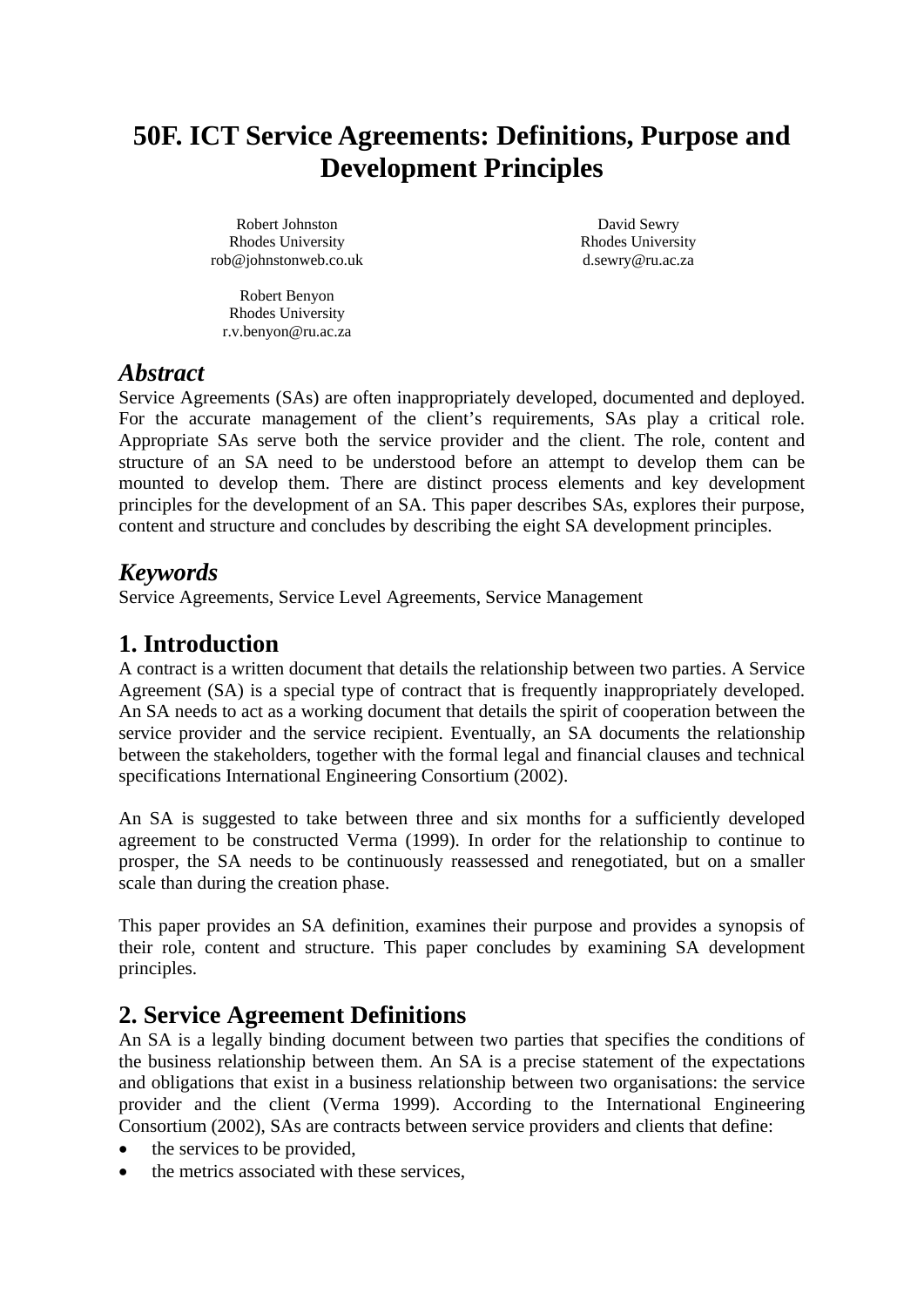- the acceptable and unacceptable service levels,
- the liabilities on the part of the service provider and client, and
- the actions to be taken in specific circumstances.

Caine (1997) explains the term "Service Level Agreement" is used variably, including to refer to the whole SA. This could be somewhat confusing and misleading because the expression "Service Level Agreement" places the emphasis on the level at which the services are to be provided, and it often happens that other important contractual and commercial/business issues (and their legal ramifications) are overlooked.

# **3. Purpose of Service Agreements**

The primary business processes of many organisations are strongly dependant on Information and Communication Technology (ICT) (Bouman, Trienekens, and van der Zwan, 1999). Despite the importance of these systems, many organisations can not costeffectively provide for their own ICT needs. Thus, ICT corporations are contracted to run, maintain and upgrade other corporations' ICT infrastructure. This is known as outsourcing. An ICT Service Provider can, for example, run, maintain and upgrade a corporation's network. This would include all cables, routers, switches and supporting equipment. In the ICT Sector, the sphere of such Service Providers (SP) range from those providing small yet important services to those who are providing massive service provisions. Any organisation that intends to enter into a relationship with an ICT SP needs an SA.

# **4. Synopsis of Service Agreements**

#### **4.1 Roles of a Service Agreement**

Although an SA is an excellent expectations-managing mechanism, it is important to manage expectations of what the SA can realistically accomplish. Karten (1999) argues that some people incorrectly view an SA as a complaint-stifling mechanism or a quick fix to a troubled relationship; however, using it for such purpose creates more problems than it solves. Instead, Karten (1999) believes that an SA should be viewed as:

- A communications tool. The value of an agreement is not just in the final product; the very process of establishing an SA helps to open up communications.
- A conflict-prevention tool. An agreement helps to avoid or alleviate disputes by providing a shared understanding of needs and priorities. And if conflicts do occur, they tend to be resolved more readily and with less damage to the relationship.
- A living document. An SA is not a dead-end document meant to be filed and forgotten. At a predetermined frequency, the parties to the SA review the agreement to assess service adequacy and negotiate adjustments. This is one of its most important benefits.
- An objective basis for gauging service effectiveness. An SA ensures that both parties use the same criteria to evaluate service quality.

In effect, an SA is an agreement between the client and the SP quantifying the minimum acceptable service from the client's perspective (Hiles, 2002). An SA is probably the most important document in a SP/client relationship. An SA, when properly written, is distinguished by clear, simple language and a focus on the needs and wants of the client's business (CIO, 2001). Creating a sound, mutually agreeable SA is a matter of due diligence by both parties.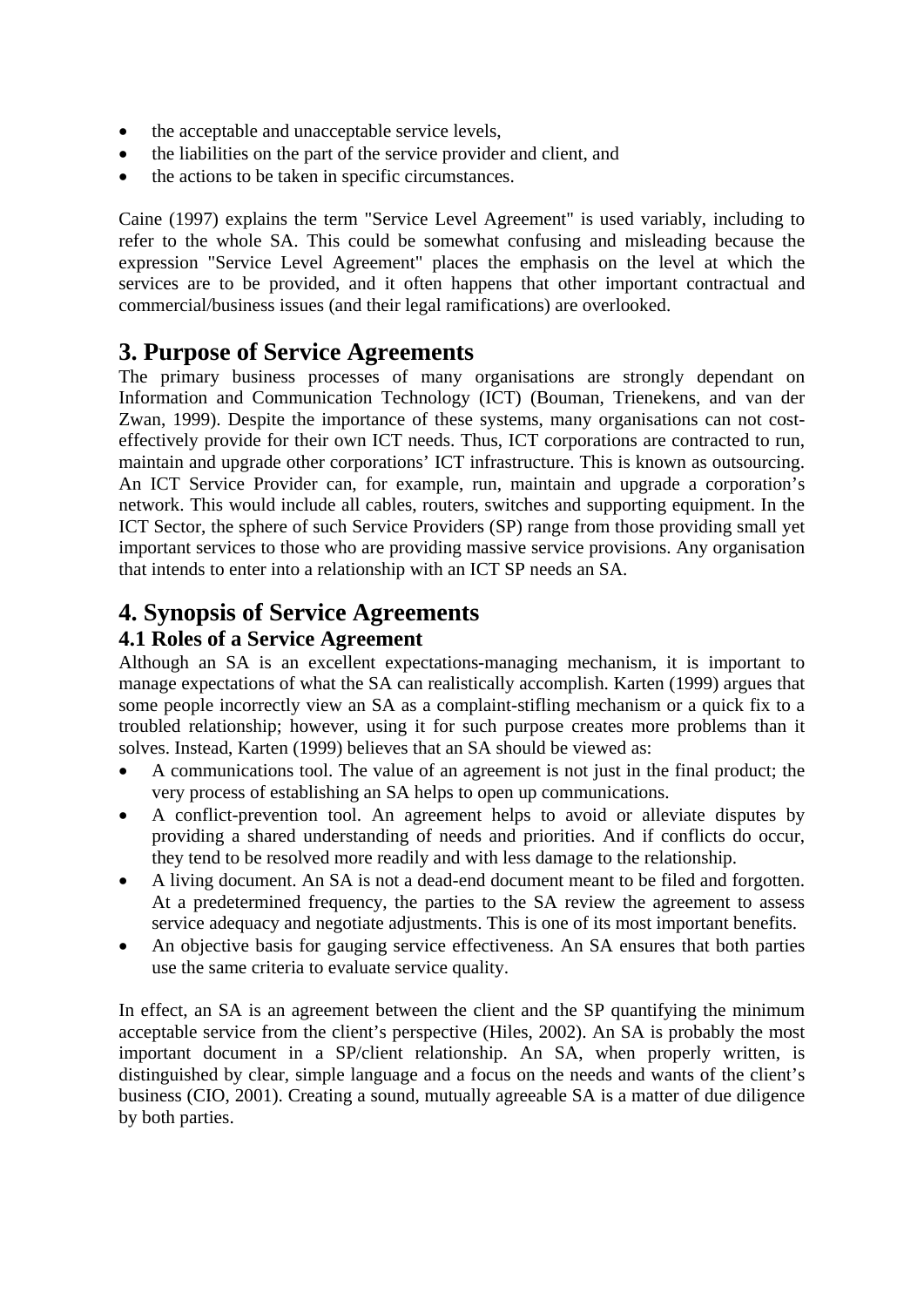#### **4.2 Content of a Service Agreement**

Wustenhoff (2002) agrees with Pras and Sprenkels (2001), Navarro (2001), ITWorld (2001), and Deckelman (1997) that SAs generally address the following aspects:

- A description of the service that is to be provided
- The expected performance of the service
- A detailed procedure for handling problems with the service
- A procedure for monitoring and reporting the service level to the client
- The consequences of the SP not meeting the agreed service level
- A description of under which circumstances the SA does not apply

According to all these authors, the parties involved in the development of an SA should be concerned with the following points:

*A description of the service that is to be provided*.

- What is included and what is excluded
- When the SA comes into effect
- The validity period of the SA
- Frequency of review/amendments
- Scheduled meetings between SP and client (Frequency is important here)
- Is there need for an installation timetable

*The expected performance of the service.* 

- Does this include routine maintenance, client induced outages
- Network-based availability or site-based availability
- How is performance measured (Throughput, loss, downtime, etc)
- Who monitors the hardware (Client or SP)
- When does a problem start counting? When it is reported, confirmed, or detected
- Confidentiality Clauses

*A detailed procedure for handling problems with the service.* 

- Feedback
- Contact people who to call about what
- Mean time to respond *( plus/minus* 4 hours is average)
- Mean time to repair *( plus/minus* 4 hours is average)
- Remember compensation is NOT the reason for service level agreements

*A procedure for monitoring and reporting the service level to the client.* 

- How will the service be monitored
- How good is the reporting
	- o Interpretation of the reports and statistics
	- o Detail the process for the gathering of data as well as any gaps in the data
	- o Suggestions for optimisation (Capital Investment, bandwidth, heavy users or applications)
	- o Warning indication of degradation before it becomes a problem

#### *The consequences of the SP not meeting the agreed service level*

- Rewards and/or Penalties
- Can a financial penalty compensate for lost clients
- Termination conditions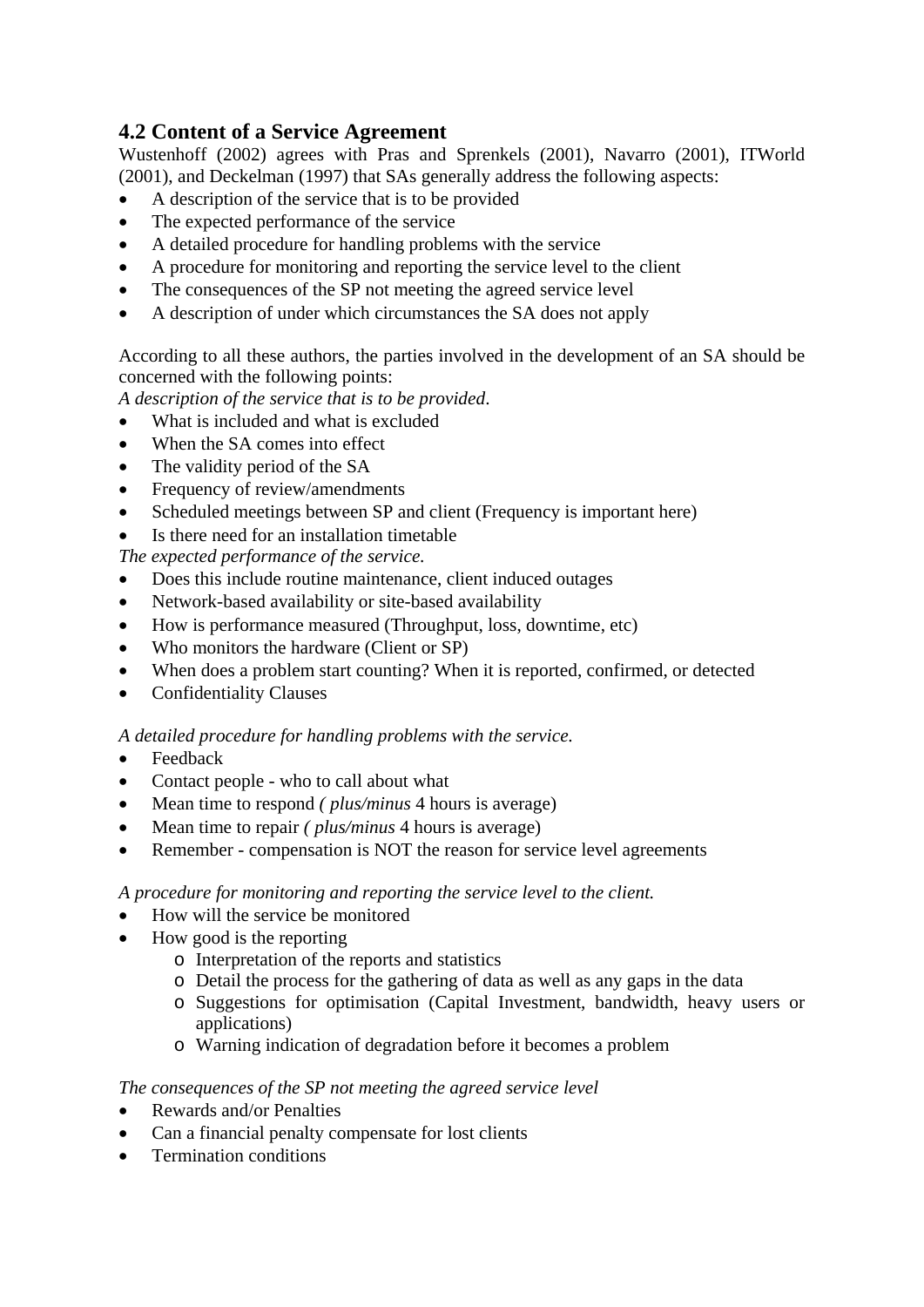• Repeated breaches of SAs - implement a Chronic Service Failure Termination Right

*A description of under which circumstances the SLA does not apply* 

- Increase in the number of users/traffic
- Force Majeure. (Acts of God or Terrorism for example)

#### **4.3 Structure of a Service Agreement**

To be effective, an SA must incorporate two sets of elements: management elements and service elements. Management elements are issues such has reporting, regular meetings, conflict alleviation and delivery monitoring. Service elements include items such as precise Service Level Agreements (SLAs) about specific services. These two elements can be included in two ways:

- The management elements for the relevant service are contained in the Master Services Agreement and the quantification of the service is contained in an Operational SA (Cronk, Gorball, Wiener, Brooks, Fernandez, Lambert, Gross, Laverty, Motwami, Rao, Traugott, Richards, and Scott, 2004), or
- Both are contained in a single SA (Karten, 1999).

Caine (1997) has a similar view, but expresses the sections slightly differently. She suggests that an SA has two sections: Agreement clauses and Schedules. Ideally, the Agreement clauses serve a number of very useful functions:

- They set out the framework or structure of the Agreement, and the core issues, in a comprehensive, logical and hopefully easily understandable, manner
- They set out the management structures and arrangements that are put in place by the parties to oversee the outsourced activity and which provide a focal point for issues such as change control and dispute resolution
- They contain the Interpretation Provision which collects all the defined terms that are used throughout the SA
- They contain a summary of the major obligations of both parties
- They describe the financial arrangements that are to apply for the duration of the contract
- They set out the warranties that will be applicable
- They deal with the liability regime that is to apply across the entire Agreement
- They set out the dispute resolution process or procedures that are to apply
- They address in detail the intellectual property issues that are relevant to the transaction
- They describe the termination and disengagement arrangements that are such an important feature of outsourcing arrangements

The Schedules are traditionally used to include high level detail about particular aspects of, or arrangements under, the SA. Schedules therefore usually contain:

- Details of the services to be provided
- Details of the levels at which the services are to be provided
- Lists of equipment that exists, that is to be sold, that is to be leased, that is to be provided to the SP to be used in the provision of the services
- Lists of software owned by the Client, owned by third parties, etc that is to be used in the provision of the services
- List of rates that will be applicable to the provision of specified services (usually by reference to a particular classification of employee of the SP)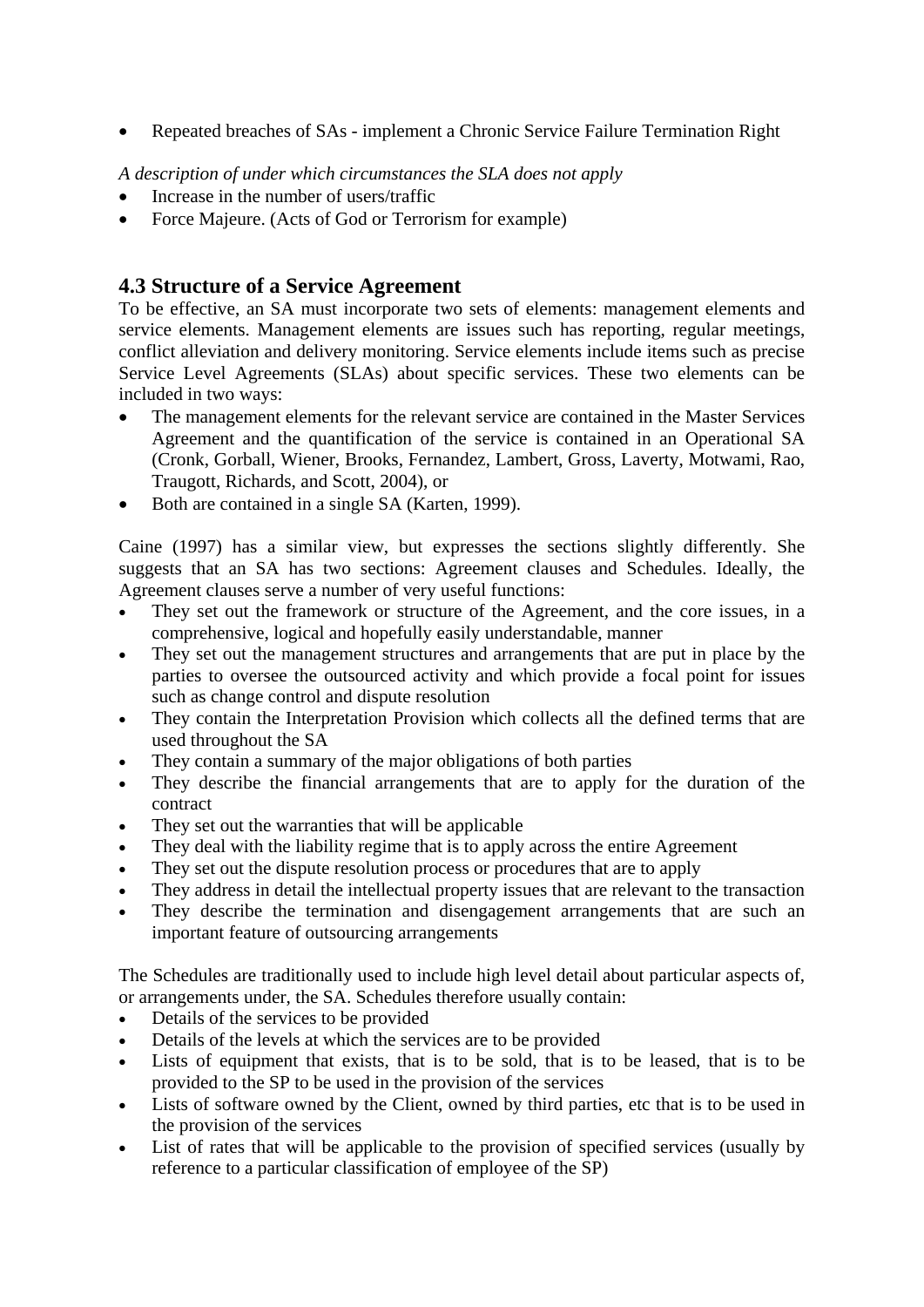- Details of the service fees to be paid, the dates on which these are to be paid and other details associated with the price and payment arrangements
- Relevant plans (for example, plans for Transition; Quality; Management; Disaster Recovery)
- Deed of Guarantee
- And many others depending on the nature and size of the transaction

In the model by Caine (1997) described above for the SA, the "Service Level Agreement" is that part of the SA that defines the services to be provided and the levels at which the services are to be provided. But not only are there different models for SAs, there are also different models used for constructing an SLA. A model suggested by Caine (1997) for the structure of an SLA, comprises the following components:

- Statement of Work: this part of the SA defines the types of services that are to be performed by the SP
- Service Level Details: this part of the SA quantifies the services that are to be provided (service levels) and the measures used to assess how the services are being provided;
- Description of roles and responsibilities: this part of the SA sets out the roles and the responsibilities of the client and the SP and makes it clear who is accountable for ensuring that the Statement of Work and the service levels are maintained.
- Reporting procedures: this part of the SA defines the reporting arrangements and reporting deliverables that are required from the SP.

SLAs are one of the most important aspects of an SA. SLAs define the level of service that is to be provided, as agreed to by the parties involved. They are articulated in the context of business goals and contain one or more Service Level Indicators (SLIs) (Sturm, 2003).

If an SA is going to be valuable, believes Sturm (2003), it must have good SLAs, which should:

- Identify what aspects of service are covered by the agreement
- Define the target level for each aspect of service
- Identify SLIs for each aspect of service
- Relate to specific business objectives

Each aspect of the SLA, such as availability, must have a target level of achievement. But the agreement might include two measures for each aspect: a minimum acceptable level of service to achieve, and a desired level of service that the SP should aim to achieve and for which a reward can be given. Sturm (2003) believes that planners should aim for between 5 and 10 SLAs per SA, with the goal of keeping it simple.

SLIs are at the heart of any SA. They allow the service provision to be measured and quantified. Typical metrics are a percentage of time available or level of performance for a single aspect of a single type of technology (Sturm, 2003). Ideally, SLIs should:

- Allow quality to be quantified
- Reflect users' pain points/priorities
- Include availability, performance, and accuracy metrics
- Take into account security features and systems
- Be affordable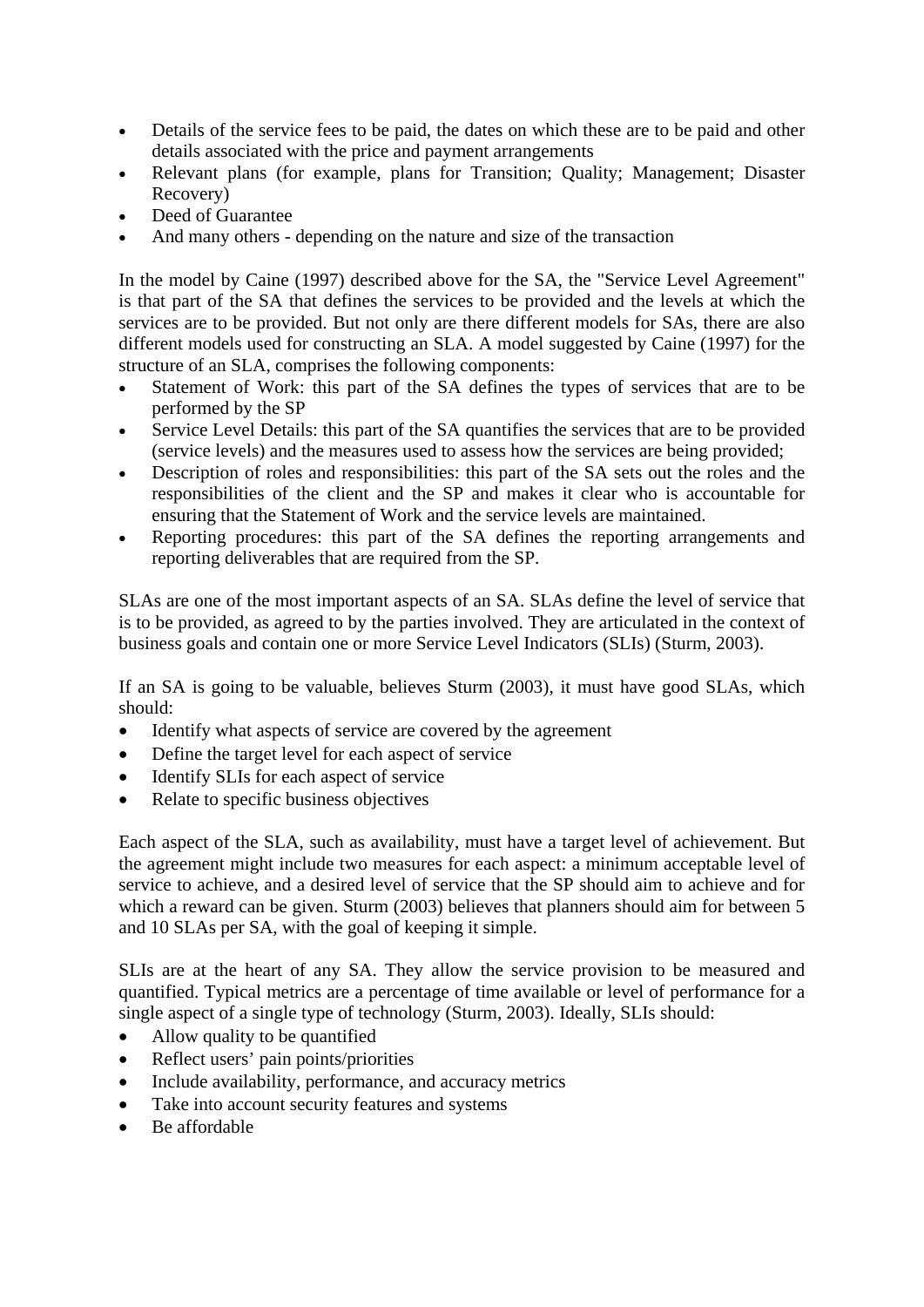Sturm (2003) believes that the best way to measure service levels is from the user's perspective. How available were the services that users need to do their jobs and how responsive were the services. Whichever way these user perceptions are measured, the SA needs to document each SLI used to measure the objectives, and to specify the data source for each.

Clients need to determine the most critical aspects of a service and then to ensure that SLAs are defined and negotiated to address them. Critical aspects include service security, service levels, service response times, infrastructure uptime/downtime, network performance, backup and disaster recovery, scalability, reporting, client and client satisfaction, overall end-to-end performance of service features, and escalation processes (Navarro, 2001).

# **5. Service Agreement Development Principles**

The successful development of an SA is vital to the continuing relationship between a client and a service provider. An SA is intended to document the terms of the business relationship between the stakeholders. It is thus important that the SA development process involves all the stakeholders that will be affected by the intended service provision. The SA needs to document exactly what services will be provided and at what levels, along with procedures for dealing with problems should they arise. SAs are usually in effect for between three and five years, so the original authors of the SA may not be available if a problem arises. The document needs to be detailed enough to allow any new stakeholder to effectively manage the relationship. There are eight key development principles with respect to SAs:

- The Negotiation Period
- Preparation
- People Involved
- Relationships in the Partnership
- Scope of Services
- Defining Service Levels
- Remedies for Non-Performance
- Maintaining Flexibility

#### **5.1 The Negotiation Period**

One of the most important aspects of the SA development process is the length of time allocated to the process. Karten (1999) believes that it is not conducive to successful negotiations to specify a time limit for the negotiations. An SA is an excellent tool for helping SPs and their clients improve communications, manage expectations, clarify responsibilities, and build the foundation for a mutually beneficial relationship. Karten (1999, 2004) believes that many factors can influence the duration of the effort, such as:

- *The service environment:* The more services covered by an SA, and the more complex these services, the longer it takes the two parties to discuss, negotiate and document the conditions of service delivery.
- *The proximity of the parties:* Face-to-face negotiation is crucial in establishing an SA. However, if travel is needed to enable this face-to-face contact, it can add significantly to the elapsed time.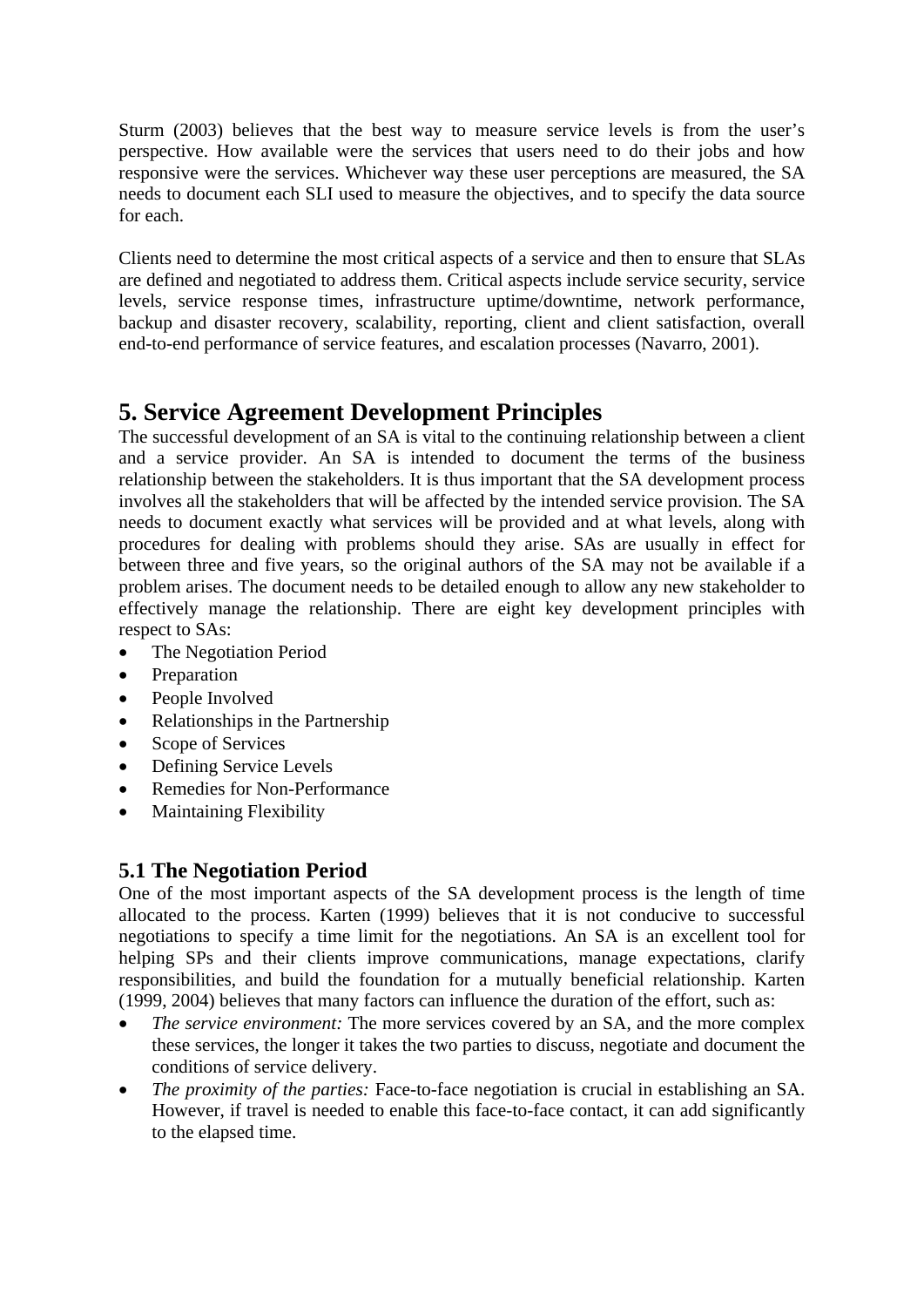- *The span of impact of the SA:* Establishing an SA between two parties in a home office generally takes less time than establishing an SA that spans regional, national or international boundaries.
- *The relationship between the parties:* When the relationship is characterized by trust and respect, the effort proceeds much more quickly than when it is marred by distrust and dissatisfaction. In the latter situation, additional steps may be needed to begin to repair the relationship before undertaking the more formal SA process.
- *The availability of a model:* The first SA in an organization usually takes the longest time to construct. Once it is completed and in operation, however, both the document and the process can serve as a model for subsequent SAs. If the first SA is successful, later ones usually proceed much more rapidly.
- *Prior SA experience:* The most expeditious SA efforts are those led by SA developers who have had prior successful experience establishing an SA. Conversely, if prior experience is lacking or failed to result in an effective SA, the development process often hobbles along.

This development principle is focused on the amount of time it takes to develop an SA and the major factors that can influence this. There are a number of factors that influence the length of the SA negotiations. If the SA is complex, in terms of the number of services documented in it, a longer time is required for a successful SA to be developed. The proximity of stakeholders can influence the negotiation period as the greater the distance between the stakeholders of an SA, the longer it takes to develop the said SA. If the stakeholders had a business relationship prior to the SA development then this decreases the time required for the negotiations. The final factor is prior SA experience. Previous experience in developing SAs will rapidly reduce the time required for the negotiations.

#### **5.2 Preparation**

A key factor in the success of the negotiations is identifying the human resource requirement (Gardner, 2000). The set of skills and experience team members bring to the project should be appropriate to that particular SA development.

This development principle refers to the primary functions that any project has and refers to the initial groundwork that needs to be completed before the project can commence. However, stakeholders frequently rush the preparation step because they are eager to begin the negotiations. A number of factors can be identified under this principle.

The first factor refers to the creation of a SA development team. This is seen as an indication of top management's support of an SA negotiation. The team then needs to establish of ground rules for working together. The SA development team then should review prior SA experiences. The development team should collate a list of processes and procedures from these past experiences so they can leverage these in the negotiations. Karten (1999) believes that establishing ground rules for working together is a critical, but often overlooked, step. The SA developers (those assigned to negotiate the SA) focus not on the SA, but on the process by which they will work together to create the SA. Issues to be discussed include the division of responsibility for development tasks, scheduling issues and constraints, and concerns regarding potential impediments. In addition, the developers can benefit greatly by discussing their communication styles and preferences.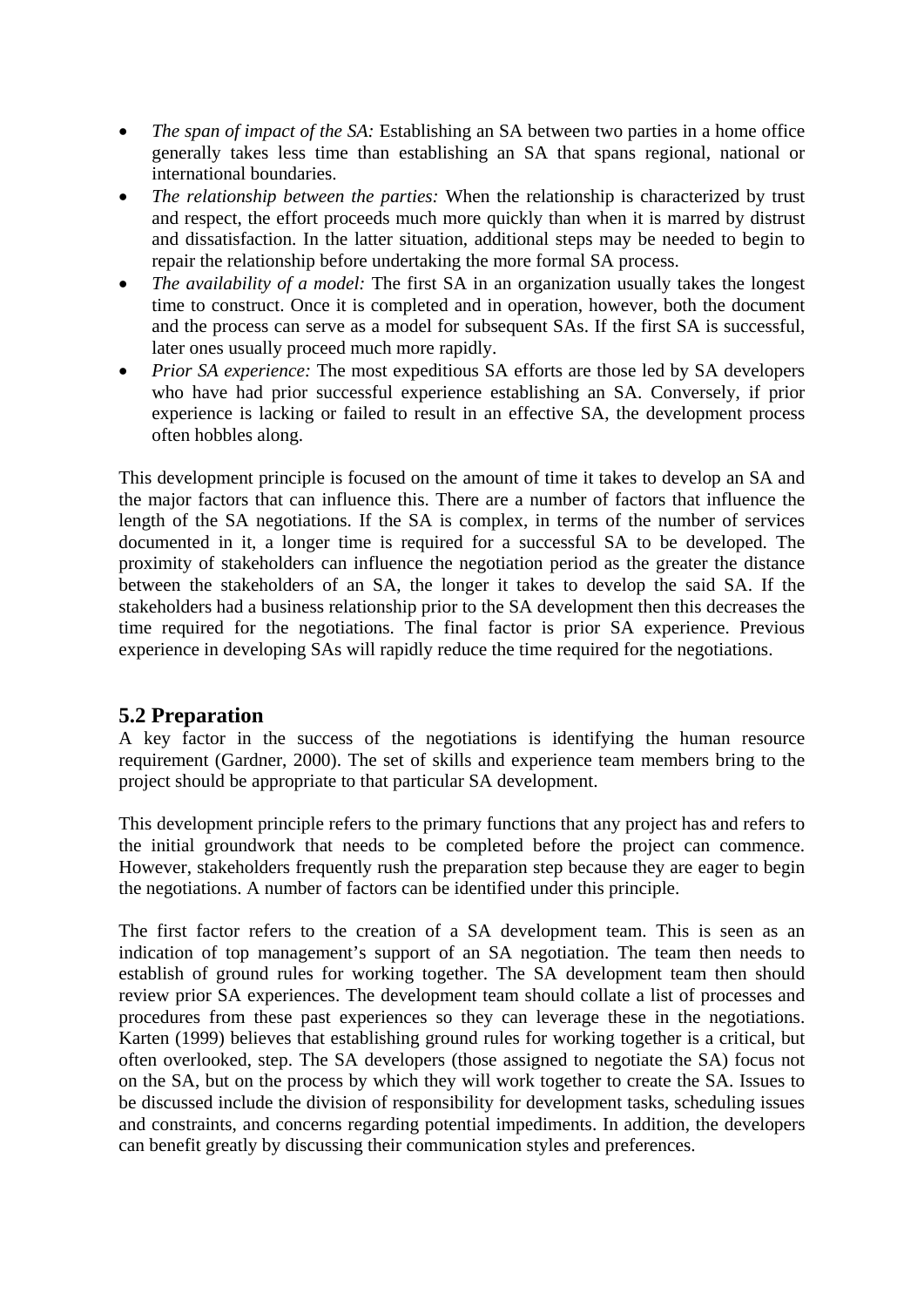Another important factor refers to the setting of simple document formatting standards. Karten (2004) believes that one of the first steps in creating SAs is to develop a template that can serve as a guide for both initial and future SAs. Use of a template ensures consistency across SAs and guarantees inclusion of all necessary elements, while allowing for provisions that address unusual circumstances or special considerations. Although trivial, this can greatly reduce tension and frustration further on in the negotiations. The negotiation team needs to develop an SA template, using these formatting styles. A template serves as a base from which to start negotiations and is not a standard contract. The template can be used as a rough road map for the development and initial responsibilities of the development team members can be delegated.

#### **5.3 People Involved**

The SA defines the roles of both the client and the SP. As a result, the client understands exactly what they are expected to do. The SP is also agreeing on what needs to be done on the client's behalf. It is critical to involve all client stakeholders who will be responsible for ensuring SA compliance in the SA development process (Allen, Gabbard, May, 2003).

This development principle is concerned with the people that need to be involved in the development process and how best to involve them. The major contention of this principle is that all stakeholders in the SA must be involved in the negotiations. It details a number of different stakeholders and why their involvement is important. With this large number of people involved in negotiations, team work must be heavily promoted. If the stakeholders are not experienced in the development of SAs, they should hire external expertise.

#### **5.4 Relationships in the Partnership**

Well structured  $\overline{SA}$ 's are recognised as an important step in managing the expectations between SPs and the clients. Although it takes effort to both implement and maintain, an SA is in the best interest of both the SP and the client. By developing a set of mutually agreed-upon service characteristics, clients know which services and response times are provided. They also know at what baseline costs these services are provided (Wylder, 1998). The SP can show that it is providing timely services to corporate management and department users in language that is understandable to them. A SA provides a framework for getting additional IT resources when adding applications or improving existing services.

This development principle refers to the interaction that occurs between the stakeholders during the negotiations and what should result from them. The SA development process is as important as the final document. It is about developing trust. Trust is not something that can be forcibly developed, or something that can be documented. It grows naturally during interactions between the stakeholders. So, logically, the more these parties interact, the more trust is cultivated among the stakeholders. This trust evolves into a conciliatory attitude that is necessary for the SA to be successful once it is implemented.

#### **5.5 Scope of Services**

A service catalogue enables a negotiating party to know what services the SP can provide and hence what services can be specified in the SA. The service catalogue is often overlooked in its importance (Smit, 2004). The service catalogue is the primary documented source of information pertaining to what services an SP can provide and at what level of service they can be supplied. Ward (2001).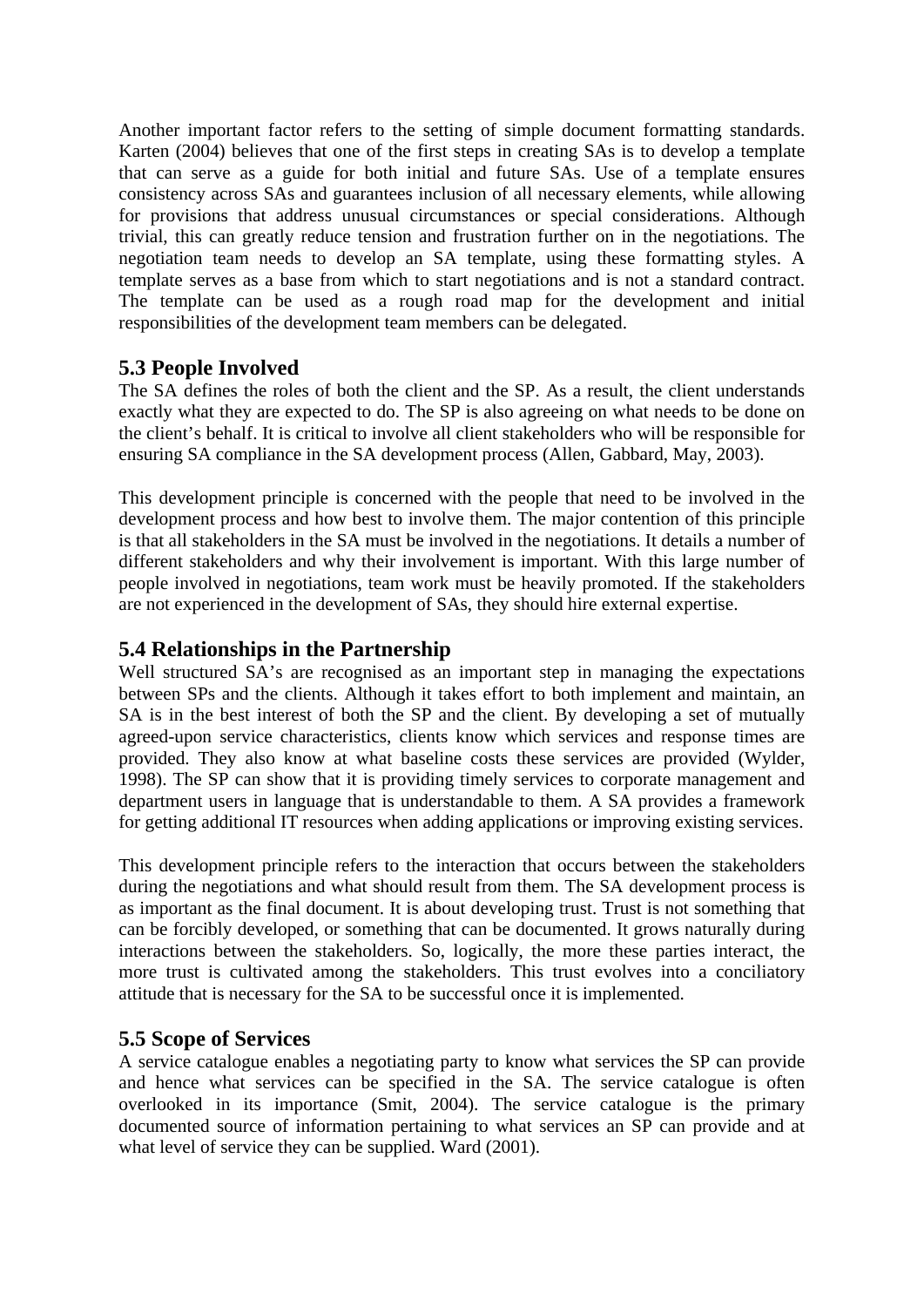This development principle is concerned with the identification and definition of services. The SP (either in-house or external) needs to develop a Service Catalogue. This should be done prior to the SA development process and should detail the services that the SP can provide and at what service levels. If services are being outsourced, the major decision is which services ought to be outsourced and which ought to remain in-house.

It is important that discussion of new or additional services not be discouraged during the initial SA development process as this is frequently the initial reason for beginning the SA development process. Once the services to be outsourced have been identified, they need to be defined. SAs are not easily understood by the individuals who need to use them. The stakeholders should expend a large amount of energy trying to reduce the amount of technical and legal terminology used in the SA.

#### **5.6 Defining Service Levels**

Service levels are an important aspect of the SA. Yet very often little attention is paid to these until very late in the negotiations. Many of the same issues arise in defining service levels as arise in defining the scope of the services to be outsourced. Maurer, Scardino and Young (2004) state that in order to ensure success in SA engagements, the development team must use a structured methodology to define service levels that is effective in achieving business objectives and driving the desired behaviours from external service providers.

This development principle, although small, has great importance in the development process and refers to the identification and specification of initial, intended and desired levels of service. It is these levels that govern and ultimately maintain the relationship between the stakeholders.

#### **5.7 Remedies for Non-Performance**

It may be extremely difficult to terminate an SA immediately and attempt either to provide the services in-house or take on a new SP. One of the easiest ways to ensure that the SP meets its obligations is to put in place management arrangements which entail regular reviews of the SP's performance (Caine, 1997). Initially regular monthly reviews are recommended which can be altered to quarterly or even biannually reviews. These arrangements should also ensure that the users are regularly surveyed to ensure that the SLA accurately reflects what the users wants, and that the users are in fact getting the service that they require. The ultimate remedy for non-performance is the termination of the SA. All SAs should provide a means by which either party may terminate the Agreement on the occurrence of certain events (Caine, 1997). Most termination clauses in an SA provide specified grounds for termination by the Client.

This development principle details procedures for situations when service levels are not maintained. Using the metrics and their measurement, the SP should submit detailed reports to the client at regular intervals detailing the service provision and the SPs performance in terms of meeting the SLAs. This should be coupled with regular surveys of users to ensure the SP is performing effectively. Contractual remedies for the SP not meeting the agreed upon SLAs need to be specified. The SA must also include a termination clause. Early termination of an agreement usually results in financial penalties for the terminating party.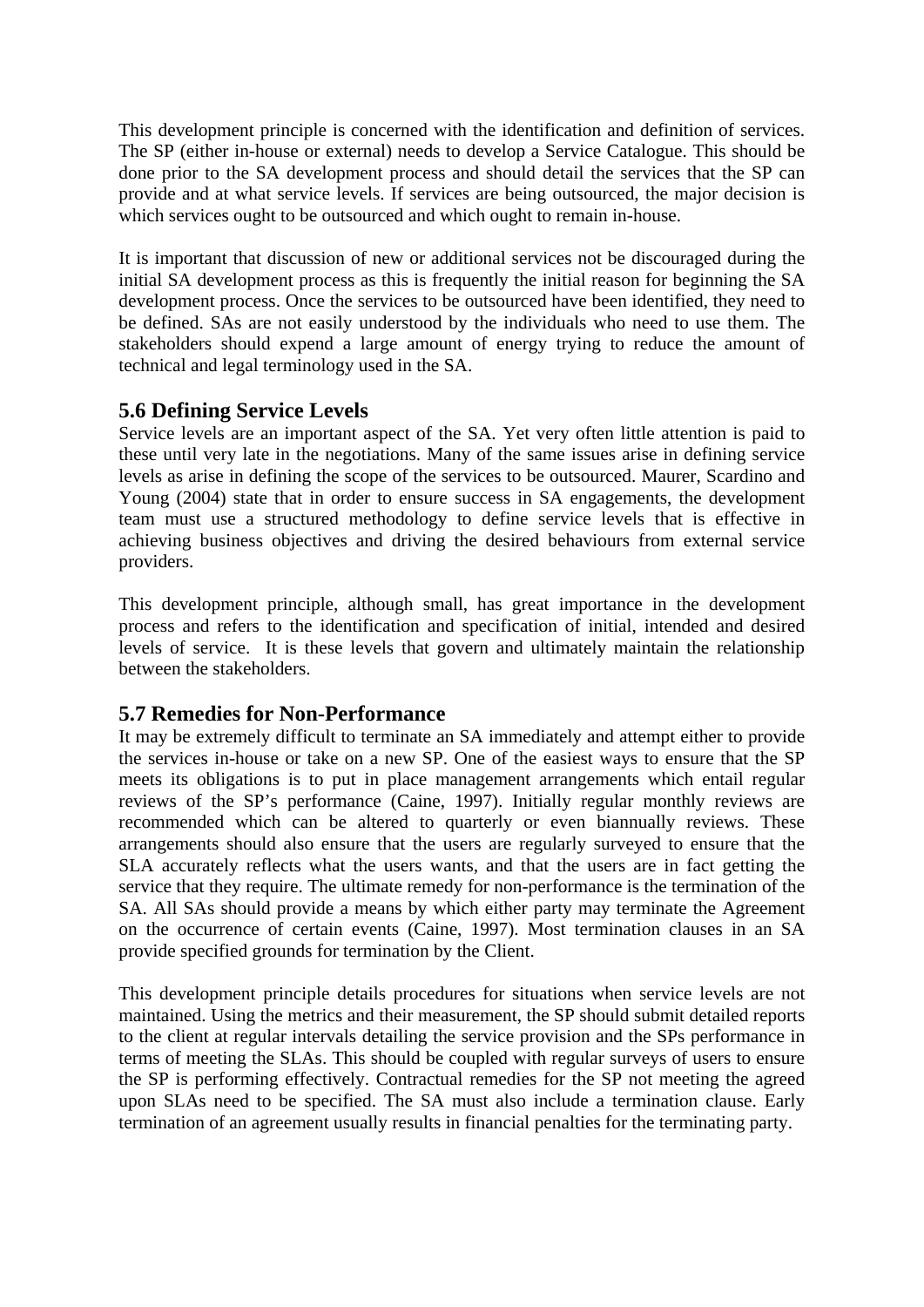#### **5.8 Maintaining Flexibility**

Given the inevitability of change, it is important for flexibility to be built into an SA. The consequences for certain organisations of not having built flexibility into their SAs are becoming more evident. One of the characteristics of the so-called "second wave of outsourcing" is the renegotiation of SAs because the SLAs which were originally agreed, say three or five years ago, no longer match the organisation's business requirements (Gray, 2000).

This development principle requires a particular mindset in the stakeholders. It must be recognized that the SA, once implemented, will need to be changed. Recognition of this results in the inclusion of various mechanisms for implementing changes in the SA. It should also result in the documentation of decisions taken during the negotiations so that change implementers can understand the reasoning behind important decisions.

### **6. Conclusion**

It is important to understand the uses and the content of SAs before the development of SAs can be investigated. The different parts of the SA need to be developed in respect of their content and possible uses once the agreement is in use. The creation life cycle is the most significant part of the SA life cycle and is the focus of the remainder of this research.

### *References*

- Allen, J., Gabbard, D., and May, C., 2003, "Content Guidance for an MSS Service Level Agreement", CarnegieMellon Software Engineering Institute
- Bouman, J., Trienekens, J., and van der Zwan, M., 1999, "Specification of Service Level Agreements, Clarifying Concepts on the Basis of Practical Research", Improve Quality Services. [Online] Available at: http://www.improveqs.nl
- Caine, A., 1997, "Negotiating An Effective Service Level Agreement", Gilbert and Tobin Lawyers.
- Cronk, T., Gorball, J., Wiener, L., Brooks, J., Fernandez, M., Lambert, W., Gross, B. Laverty, R., Motwami, A., Rao, S., Traugott, G., Richards, C., And Scott, Z., 2004, "SLA Navigator, The Computing Technology Industry Association", [Online] Available at: http://www.comptia.org/members/corporate/business\_templates/sla\_navigator.doc
- Deckelman, B., 1997, "Negotiating Effective SLAs", Outsourcing Center, [Online] Available at: http://www.outsourcing-sla.com/negotiating.html
- Gardner, D., 2000, "How do we Start a Project? Ensuring the Right Sponsorship, Stakeholder Alignment and Thoughtful Preparation for a Project", proceedings of the Project Management Institute Annual Seminars and Symposium, September 2000, Houston Texas.
- Gray, J., 2000, "Negotiating an Effective Service Level Agreement II", Gilbert and Tobin Lawyers
- Hiles, A., 2002, "The Complete Guide to IT Service Level Agreements: Aligning IT Service to Business Needs", Third Edition, Rothstein Associates Inc., Brookfield, CN.
- International Engineering Consortium 2002, "Service-Level Management", International Engineering Consortium.
- ITWorld.com, 2001, "10 Myths About Service-Level Agreements", ITWorld.com. [Online] Available at:: http://www.itworld.com/
- Karten, N., 1999, "Establishing Service Level Agreements", Karten Website. [Online] Available at: http://www.nkarten.com